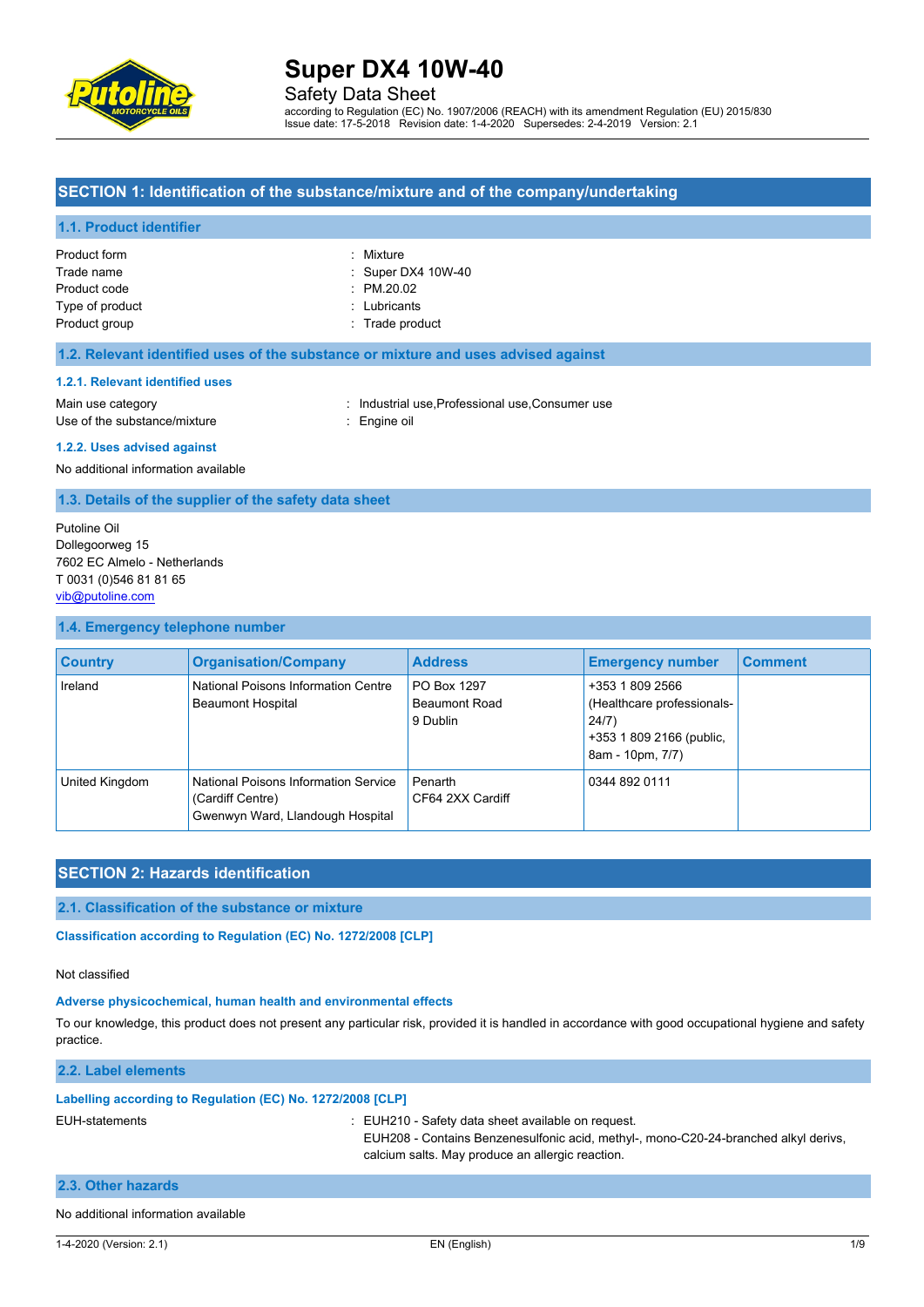### Safety Data Sheet

according to Regulation (EC) No. 1907/2006 (REACH) with its amendment Regulation (EU) 2015/830

### **SECTION 3: Composition/information on ingredients**

### **3.1. Substances**

### Not applicable

### **3.2. Mixtures**

Comments : Highly refined mineral oils and additives.

| <b>Name</b>                                                                                                                  | <b>Product identifier</b>                                                                                | $\frac{0}{0}$ | <b>Classification according to</b><br><b>Regulation (EC) No.</b><br>1272/2008 [CLP] |
|------------------------------------------------------------------------------------------------------------------------------|----------------------------------------------------------------------------------------------------------|---------------|-------------------------------------------------------------------------------------|
| Distillates (petroleum), hydrotreated heavy paraffinic<br>(Note L)                                                           | (CAS-No.) 64742-54-7<br>(EC-No.) 265-157-1<br>(EC Index-No.) 649-467-00-8<br>(REACH-no) 01-2119484627-25 | $25 - 50$     | Asp. Tox. 1, H304                                                                   |
| Amines, polyethylenepoly-, reaction products with<br>succinic anhydride polyisobutenyl derivs., borated                      | (CAS-No.) 134758-95-5<br>(EC-No.) 603-861-6                                                              | $1 - 2.5$     | Aquatic Chronic 4, H413                                                             |
| Amines, polyethylenepoly-, reaction products with 1,3-<br>dioxolan-2-one and succinic anhydride<br>monopolyisobutenyl derivs | (CAS-No.) 147880-09-9<br>(EC-No.) 604-611-9                                                              | $0.1 - 2.5$   | Aquatic Chronic 4, H413                                                             |

Comments : The highly refined mineral oil contains <3% (w/w) DMSOextract, according to IP346.

Note L : The classification as a carcinogen need not apply if it can be shown that the substance contains less than 3 % DMSO extract as measured by IP 346 'Determination of polycyclic aromatics in unused lubricating base oils and asphaltene free petroleum fractions — Dimethyl sulphoxide extraction refractive index method', Institute of Petroleum, London. This note applies only to certain complex oil-derived substances in Part 3. Full text of H-statements: see section 16

| <b>SECTION 4: First aid measures</b>                                                                                                                       |                                                                                                                                                                                                             |
|------------------------------------------------------------------------------------------------------------------------------------------------------------|-------------------------------------------------------------------------------------------------------------------------------------------------------------------------------------------------------------|
| 4.1. Description of first aid measures                                                                                                                     |                                                                                                                                                                                                             |
| First-aid measures after inhalation<br>First-aid measures after skin contact<br>First-aid measures after eye contact<br>First-aid measures after ingestion | : Remove person to fresh air and keep comfortable for breathing.<br>: Wash skin with plenty of water.<br>: Rinse eyes with water as a precaution.<br>: Call a poison center or a doctor if you feel unwell. |
| 4.2. Most important symptoms and effects, both acute and delayed                                                                                           |                                                                                                                                                                                                             |
| Symptoms/effects<br>Symptoms/effects after ingestion                                                                                                       | No additional information available. Not expected to present a significant hazard under<br>anticipated conditions of normal use.<br>: May result in aspiration into the lungs, causing chemical pneumonia.  |
|                                                                                                                                                            | 4.3. Indication of any immediate medical attention and special treatment needed                                                                                                                             |

Treat symptomatically.

| <b>SECTION 5: Firefighting measures</b>                         |                                                                                                                               |  |  |  |
|-----------------------------------------------------------------|-------------------------------------------------------------------------------------------------------------------------------|--|--|--|
| 5.1. Extinguishing media                                        |                                                                                                                               |  |  |  |
| Suitable extinguishing media<br>Unsuitable extinguishing media  | Water spray. Dry powder. Foam. Carbon dioxide.<br>÷<br>: Do not use a heavy water stream.                                     |  |  |  |
| 5.2. Special hazards arising from the substance or mixture      |                                                                                                                               |  |  |  |
| Fire hazard<br>Hazardous decomposition products in case of fire | : Combustible liquid.<br>: Incomplete combustion releases dangerous carbon monoxide, carbon dioxide and other<br>toxic gases. |  |  |  |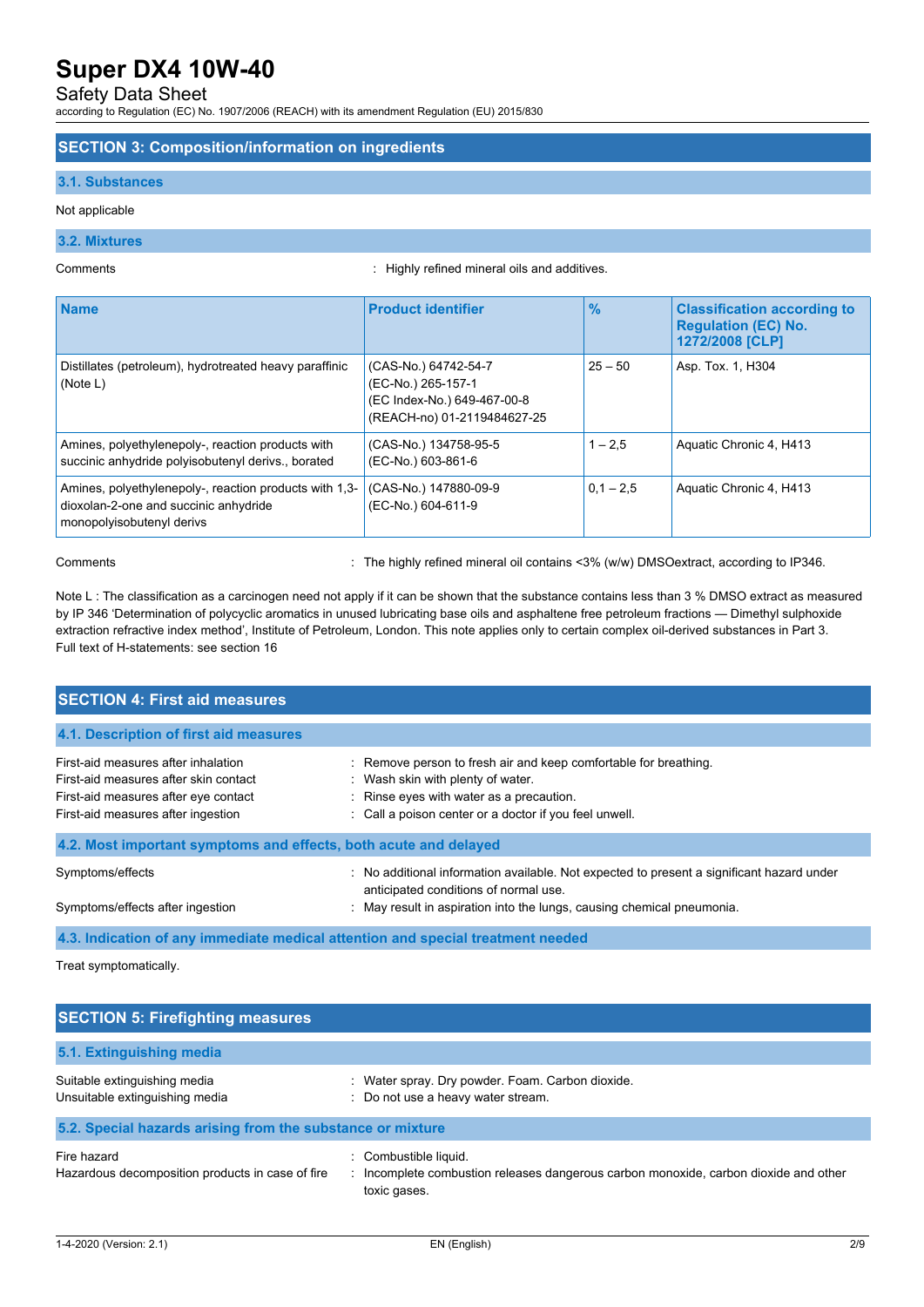### Safety Data Sheet

according to Regulation (EC) No. 1907/2006 (REACH) with its amendment Regulation (EU) 2015/830

### **5.3. Advice for firefighters**

Protection during firefighting  $\cdot$  Do not attempt to take action without suitable protective equipment. Self-contained breathing apparatus. Complete protective clothing.

| <b>SECTION 6: Accidental release measures</b>                            |                                                                                                                                                                |  |  |  |
|--------------------------------------------------------------------------|----------------------------------------------------------------------------------------------------------------------------------------------------------------|--|--|--|
| 6.1. Personal precautions, protective equipment and emergency procedures |                                                                                                                                                                |  |  |  |
| 6.1.1. For non-emergency personnel                                       |                                                                                                                                                                |  |  |  |
| Emergency procedures                                                     | : Ventilate spillage area.                                                                                                                                     |  |  |  |
| 6.1.2. For emergency responders                                          |                                                                                                                                                                |  |  |  |
| Protective equipment                                                     | : Do not attempt to take action without suitable protective equipment. For further information<br>refer to section 8: "Exposure controls/personal protection". |  |  |  |
| <b>6.2. Environmental precautions</b>                                    |                                                                                                                                                                |  |  |  |
| Avoid release to the environment.                                        |                                                                                                                                                                |  |  |  |
| 6.3. Methods and material for containment and cleaning up                |                                                                                                                                                                |  |  |  |

| Methods for cleaning up          | : Take up liquid spill into absorbent material.                 |
|----------------------------------|-----------------------------------------------------------------|
| Other information                | : Dispose of materials or solid residues at an authorized site. |
| 6.4. Reference to other sections |                                                                 |

For further information refer to section 13.

| <b>SECTION 7: Handling and storage</b>                            |                                                                                                                                                                                                          |
|-------------------------------------------------------------------|----------------------------------------------------------------------------------------------------------------------------------------------------------------------------------------------------------|
| 7.1. Precautions for safe handling                                |                                                                                                                                                                                                          |
| Precautions for safe handling<br>Hygiene measures                 | : Provide good ventilation in process area to prevent formation of vapour.<br>: Wash hands and other exposed areas with mild soap and water before eating, drinking or<br>smoking and when leaving work. |
| 7.2. Conditions for safe storage, including any incompatibilities |                                                                                                                                                                                                          |
| Storage conditions                                                | : Keep container closed when not in use. Keep in a cool, well-ventilated place away from<br>heat.                                                                                                        |
| Storage temperature                                               | : $0 - 40 °C$                                                                                                                                                                                            |
| 7.3. Specific end use(s)                                          |                                                                                                                                                                                                          |

No additional information available

| <b>SECTION 8: Exposure controls/personal protection</b>                                                                                                    |                                                       |  |  |
|------------------------------------------------------------------------------------------------------------------------------------------------------------|-------------------------------------------------------|--|--|
| <b>8.1. Control parameters</b>                                                                                                                             |                                                       |  |  |
| <b>Super DX4 10W-40</b>                                                                                                                                    |                                                       |  |  |
| <b>EU - Occupational Exposure Limits</b>                                                                                                                   |                                                       |  |  |
| Exposure limits/standards for materials that can be<br>formed when handling this product. When<br>mists/aerosols can occur the following is<br>recommended | 5 mg/m <sup>3</sup> - ACGIH TLV (inhalable fraction). |  |  |
| 8.2. Exposure controls                                                                                                                                     |                                                       |  |  |

**Appropriate engineering controls:**

Ensure good ventilation of the work station.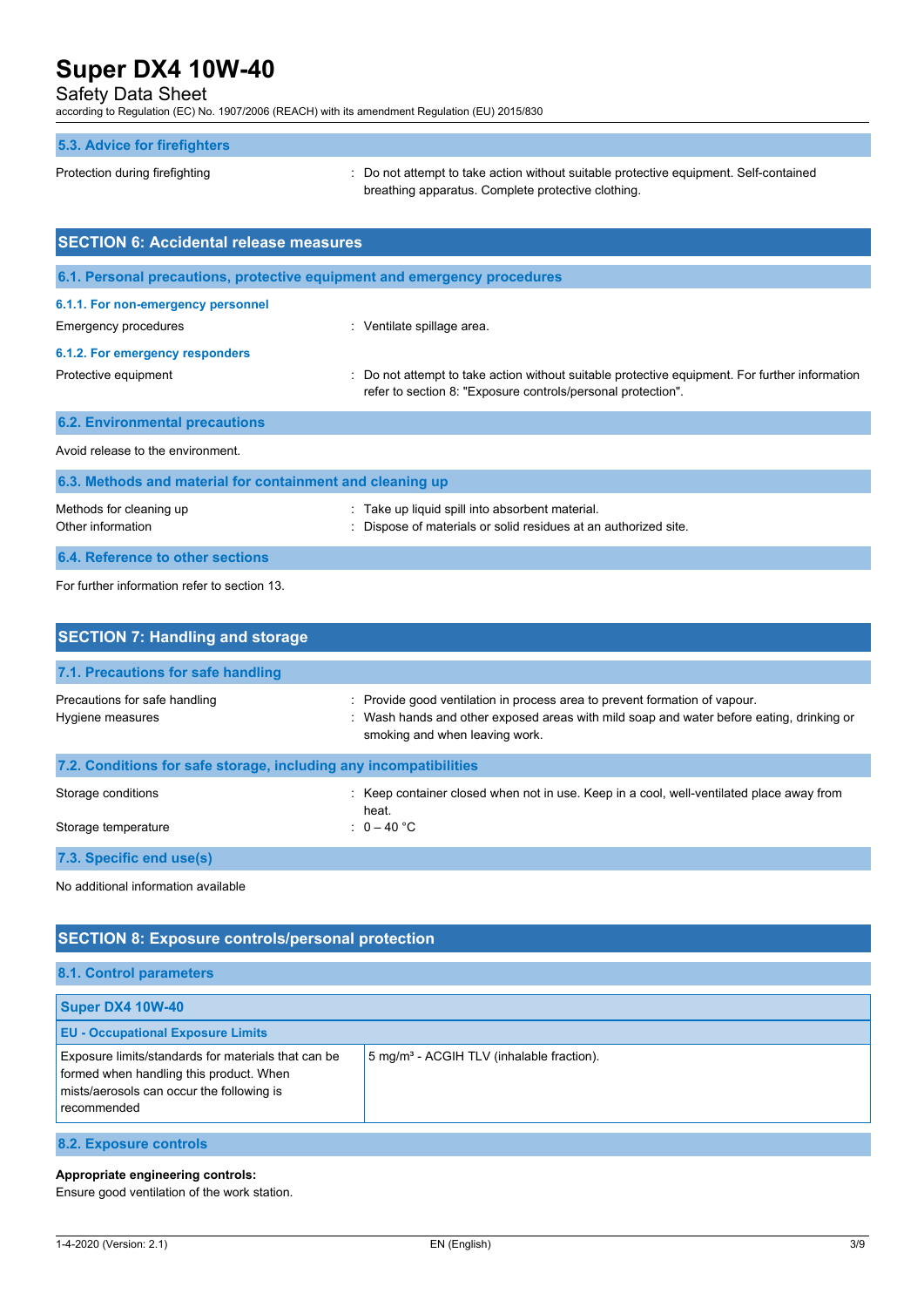# Safety Data Sheet

according to Regulation (EC) No. 1907/2006 (REACH) with its amendment Regulation (EU) 2015/830

| Materials for protective clothing: |  |
|------------------------------------|--|
| Wear suitable protective clothing  |  |

| <b>Hand protection:</b>  |                      |                        |                |             |                   |
|--------------------------|----------------------|------------------------|----------------|-------------|-------------------|
| <b>Protective gloves</b> |                      |                        |                |             |                   |
| Type                     | <b>Material</b>      | Permeation             | Thickness (mm) | Penetration | <b>Standard</b>   |
| Reusable gloves          | Nitrile rubber (NBR) | $6$ ( $>$ 480 minutes) | $\ge 0.35$     |             | <b>EN ISO 374</b> |

| Eye protection:           |                |                        |                 |
|---------------------------|----------------|------------------------|-----------------|
| Safety glasses            |                |                        |                 |
| <b>Type</b>               | <b>Use</b>     | <b>Characteristics</b> | <b>Standard</b> |
| Safety glasses            | <b>Droplet</b> | clear                  | EN 166          |
|                           |                |                        |                 |
| Skin and body protection: |                |                        |                 |

Wear suitable protective clothing

### **Respiratory protection:**

In case of insufficient ventilation, wear suitable respiratory equipment

### **Personal protective equipment symbol(s):**



**Environmental exposure controls:** Avoid release to the environment.

| <b>SECTION 9: Physical and chemical properties</b> |  |  |
|----------------------------------------------------|--|--|
|                                                    |  |  |

### **9.1. Information on basic physical and chemical properties**

| : Liquid                                      |
|-----------------------------------------------|
| · hrown                                       |
|                                               |
| : characteristic.                             |
| No data available                             |
| No data available                             |
| No data available                             |
| : Not applicable                              |
| $\therefore$ -33 °C - ASTM D5950 (pour point) |
| · No data available                           |
| $: 218 °C$ - ASTM D92 (COC)                   |
| : No data available                           |
| No data available                             |
| Not applicable                                |
| No data available                             |
| No data available                             |
| No data available                             |
| : 0,86 kg/l (15 °C) - ASTM D4052              |
| Water: Insoluble / Slightly miscible          |
| No data available                             |
| 85,6 mm <sup>2</sup> /s (40 °C) - ASTM D7279  |
| No data available                             |
|                                               |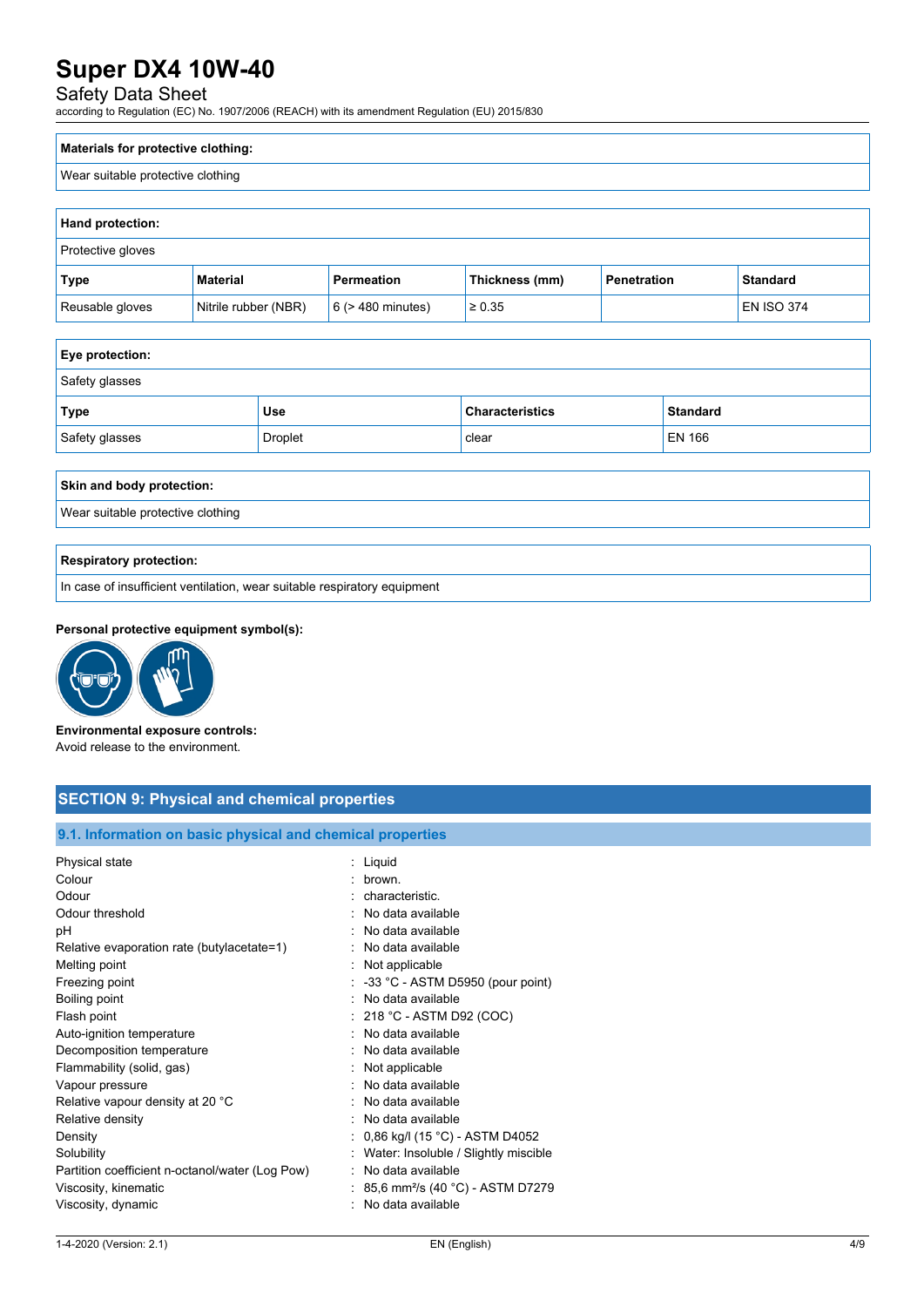# Safety Data Sheet

according to Regulation (EC) No. 1907/2006 (REACH) with its amendment Regulation (EU) 2015/830

| Explosive properties<br>Oxidising properties<br><b>Explosive limits</b> | : Presents no particular fire or explosion hazard.<br>: No data available<br>: No data available |
|-------------------------------------------------------------------------|--------------------------------------------------------------------------------------------------|
| 9.2. Other information                                                  |                                                                                                  |
| VOC content                                                             | $: 0 \%$                                                                                         |

|  | <b>SECTION 10: Stability and reactivity</b> |  |
|--|---------------------------------------------|--|

### **10.1. Reactivity**

The product is non-reactive under normal conditions of use, storage and transport.

| <b>10.2. Chemical stability</b> |
|---------------------------------|
|---------------------------------|

Stable under normal conditions.

**10.3. Possibility of hazardous reactions**

Reacts violently with (strong) oxidizers.

**10.4. Conditions to avoid**

None under recommended storage and handling conditions (see section 7).

**10.5. Incompatible materials**

No additional information available

**10.6. Hazardous decomposition products**

No decomposition if stored normally.

| <b>SECTION 11: Toxicological information</b>                                    |                                                        |  |  |  |  |
|---------------------------------------------------------------------------------|--------------------------------------------------------|--|--|--|--|
| 11.1. Information on toxicological effects                                      |                                                        |  |  |  |  |
| Acute toxicity (oral)<br>Acute toxicity (dermal)<br>Acute toxicity (inhalation) | : Not classified<br>Not classified<br>: Not classified |  |  |  |  |
| Distillates (petroleum), hydrotreated heavy paraffinic (64742-54-7)             |                                                        |  |  |  |  |
| LD50 oral rat                                                                   | > 5000 mg/kg                                           |  |  |  |  |
| LD50 dermal rabbit                                                              | > 2000 mg/kg                                           |  |  |  |  |
| LC50 inhalation rat (mg/l)                                                      | $> 5,53$ mg/l/4h                                       |  |  |  |  |
| Skin corrosion/irritation                                                       | : Not classified<br>: Not classified                   |  |  |  |  |
| Serious eye damage/irritation<br>Respiratory or skin sensitisation              | Not classified                                         |  |  |  |  |
| Germ cell mutagenicity                                                          | : Not classified                                       |  |  |  |  |
| Carcinogenicity                                                                 | : Not classified                                       |  |  |  |  |
| Reproductive toxicity                                                           | : Not classified                                       |  |  |  |  |
| STOT-single exposure                                                            | : Not classified                                       |  |  |  |  |
| STOT-repeated exposure                                                          | : Not classified                                       |  |  |  |  |
| Aspiration hazard                                                               | : Not classified                                       |  |  |  |  |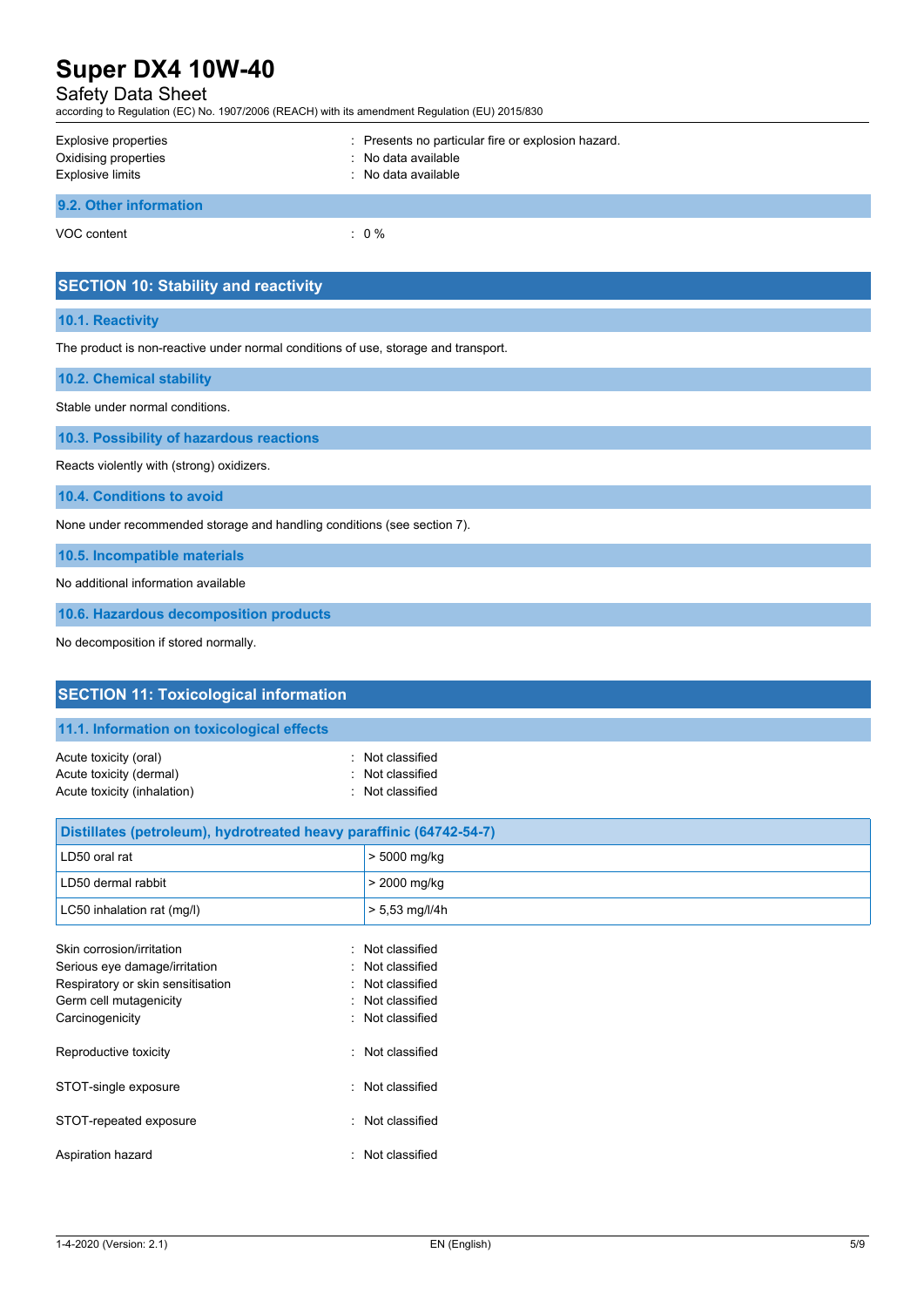## Safety Data Sheet

according to Regulation (EC) No. 1907/2006 (REACH) with its amendment Regulation (EU) 2015/830

| <b>Super DX4 10W-40</b> |                                              |
|-------------------------|----------------------------------------------|
| Viscosity, kinematic    | 85,6 mm <sup>2</sup> /s (40 °C) - ASTM D7279 |

| <b>SECTION 12: Ecological information</b>                                                                                                        |                                                                                                                                                                    |  |  |  |
|--------------------------------------------------------------------------------------------------------------------------------------------------|--------------------------------------------------------------------------------------------------------------------------------------------------------------------|--|--|--|
| 12.1. Toxicity                                                                                                                                   |                                                                                                                                                                    |  |  |  |
| Ecology - general<br>Hazardous to the aquatic environment, short-term<br>(acute)<br>Hazardous to the aquatic environment, long-term<br>(chronic) | : The product is not considered harmful to aquatic organisms nor to cause long-term adverse<br>effects in the environment.<br>: Not classified<br>: Not classified |  |  |  |
| Distillates (petroleum), hydrotreated heavy paraffinic (64742-54-7)                                                                              |                                                                                                                                                                    |  |  |  |
| LC50 fish                                                                                                                                        | > 100 mg/l (Pimephales promelas, 96h) (OECD 203 method)                                                                                                            |  |  |  |
| EC50 Daphnia                                                                                                                                     | > 10000 mg/l (Gammarus pulex, 48h) (OECD 202 method)                                                                                                               |  |  |  |
| EC50 Daphnia                                                                                                                                     | > 10000 mg/l (Daphnia magna, 48h) (OECD 202 method)                                                                                                                |  |  |  |
| NOEC (acute)                                                                                                                                     | ≥ 100 mg/l (Pseudokirchnerella subcapitata, 72h) (OECD 201 method)                                                                                                 |  |  |  |
| NOEC chronic fish                                                                                                                                | ≥ 1000 mg/l (Oncorhynchus mykiss - QSAR Petrotox, 14/28d)                                                                                                          |  |  |  |
| NOEC chronic crustacea                                                                                                                           | 10 mg/l (Daphnia magna, 21d) (OECD 211 method)                                                                                                                     |  |  |  |
| 12.2. Persistence and degradability                                                                                                              |                                                                                                                                                                    |  |  |  |
| Distillates (petroleum), hydrotreated heavy paraffinic (64742-54-7)                                                                              |                                                                                                                                                                    |  |  |  |
| Biodegradation                                                                                                                                   | 31 % (28d) (OECD 301F method)                                                                                                                                      |  |  |  |
| 12.3. Bioaccumulative potential                                                                                                                  |                                                                                                                                                                    |  |  |  |
| No additional information available                                                                                                              |                                                                                                                                                                    |  |  |  |
| 12.4. Mobility in soil                                                                                                                           |                                                                                                                                                                    |  |  |  |
| No additional information available                                                                                                              |                                                                                                                                                                    |  |  |  |
| 12.5. Results of PBT and vPvB assessment                                                                                                         |                                                                                                                                                                    |  |  |  |
| No additional information available                                                                                                              |                                                                                                                                                                    |  |  |  |
| 12.6. Other adverse effects                                                                                                                      |                                                                                                                                                                    |  |  |  |
| No additional information available                                                                                                              |                                                                                                                                                                    |  |  |  |
| <b>SECTION 13: Disposal considerations</b>                                                                                                       |                                                                                                                                                                    |  |  |  |

| 13.1. Waste treatment methods                                                   |                                                                                                                                                                    |
|---------------------------------------------------------------------------------|--------------------------------------------------------------------------------------------------------------------------------------------------------------------|
| Waste treatment methods                                                         | : Do not allow into drains or water courses. Dispose of contents/container in accordance with<br>licensed collector's sorting instructions.                        |
| Product/Packaging disposal recommendations<br>European List of Waste (LoW) code | : Dispose in a safe manner in accordance with local/national regulations.<br>$\pm$ 13 02 05 $^*$ - mineral-based non-chlorinated engine, gear and lubricating oils |

## **SECTION 14: Transport information**

In accordance with ADR / RID / IMDG / IATA / ADN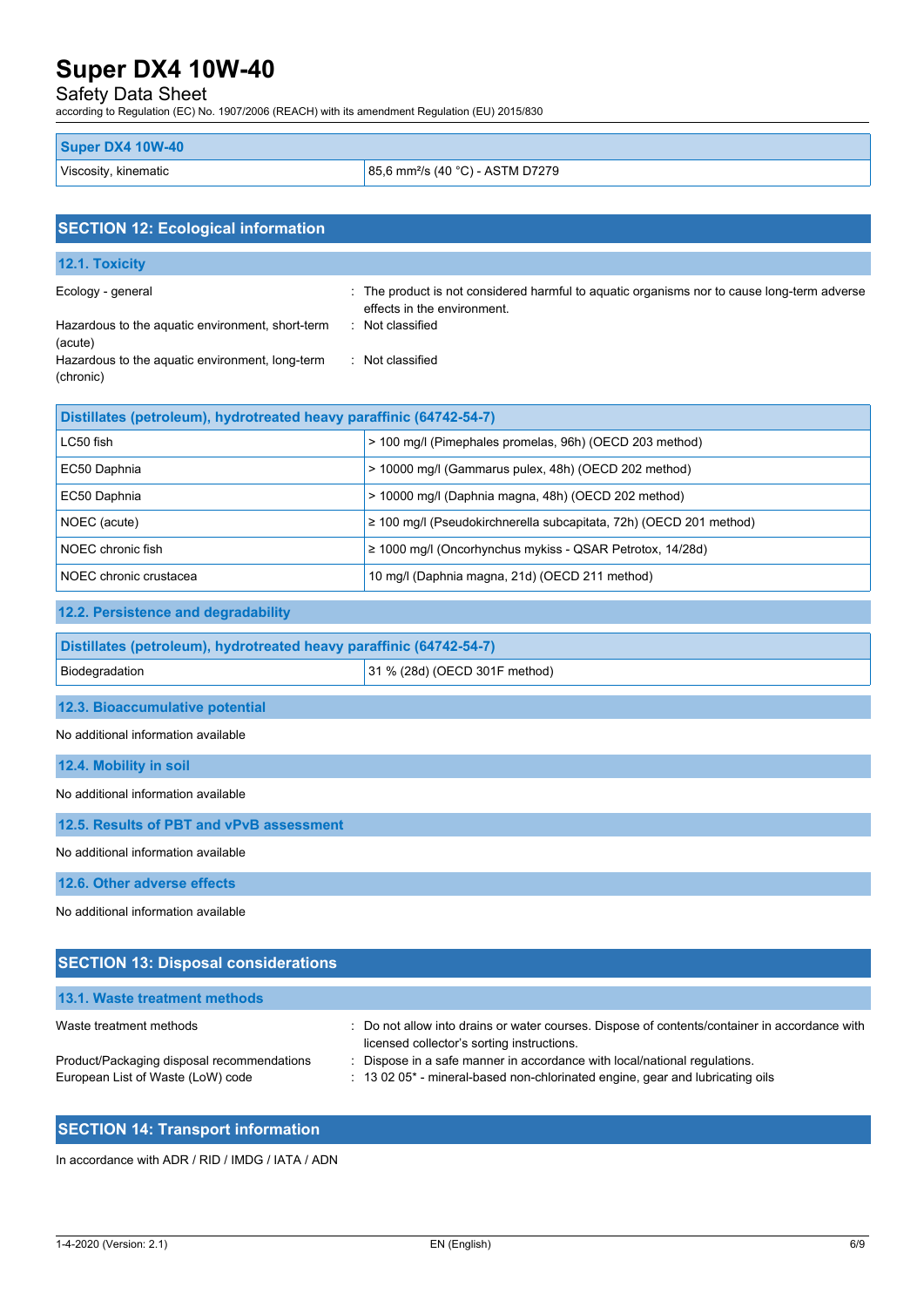### Safety Data Sheet

according to Regulation (EC) No. 1907/2006 (REACH) with its amendment Regulation (EU) 2015/830

| <b>ADR</b>                             | <b>IMDG</b>                      | <b>IATA</b>   | <b>ADN</b>    | <b>RID</b>    |  |
|----------------------------------------|----------------------------------|---------------|---------------|---------------|--|
| 14.1. UN number                        |                                  |               |               |               |  |
| Not regulated                          | Not regulated                    | Not regulated | Not regulated | Not regulated |  |
| 14.2. UN proper shipping name          |                                  |               |               |               |  |
| Not regulated                          | Not regulated                    | Not regulated | Not regulated | Not regulated |  |
|                                        | 14.3. Transport hazard class(es) |               |               |               |  |
| Not regulated                          | Not regulated                    | Not regulated | Not regulated | Not regulated |  |
| 14.4. Packing group                    |                                  |               |               |               |  |
| Not regulated                          | Not regulated                    | Not regulated | Not regulated | Not regulated |  |
| <b>14.5. Environmental hazards</b>     |                                  |               |               |               |  |
| Not regulated                          | Not regulated                    | Not regulated | Not regulated | Not regulated |  |
| No supplementary information available |                                  |               |               |               |  |

### **14.6. Special precautions for user**

**Overland transport** Not regulated **Transport by sea** Not regulated **Air transport** Not regulated **Inland waterway transport** Not regulated **Rail transport** Not regulated

**14.7. Transport in bulk according to Annex II of Marpol and the IBC Code**

Not applicable

### **SECTION 15: Regulatory information**

**15.1. Safety, health and environmental regulations/legislation specific for the substance or mixture**

### **15.1.1. EU-Regulations**

The following restrictions are applicable according to Annex XVII of the REACH Regulation (EC) No 1907/2006:

| Reference code Applicable on |                                                                                                                                                                                                                                |
|------------------------------|--------------------------------------------------------------------------------------------------------------------------------------------------------------------------------------------------------------------------------|
| 3(b)                         | Distillates (petroleum), hydrotreated heavy paraffinic                                                                                                                                                                         |
| 3(c)                         | Amines, polyethylenepoly-, reaction products with 1,3-dioxolan-2-one and succinic anhydride monopolyisobutenyl derivs;<br>Amines, polyethylenepoly-, reaction products with succinic anhydride polyisobutenyl derivs., borated |

Contains no substance on the REACH candidate list

Contains no REACH Annex XIV substances

Contains no substance subject to Regulation (EU) No 649/2012 of the European Parliament and of the Council of 4 July 2012 concerning the export and import of hazardous chemicals.

Contains no substance subject to Regulation (EU) No 2019/1021 of the European Parliament and of the Council of 20 June 2019 on persistent organic pollutants

VOC content : 0 %

#### **15.1.2. National regulations**

No additional information available

**15.2. Chemical safety assessment**

No chemical safety assessment has been carried out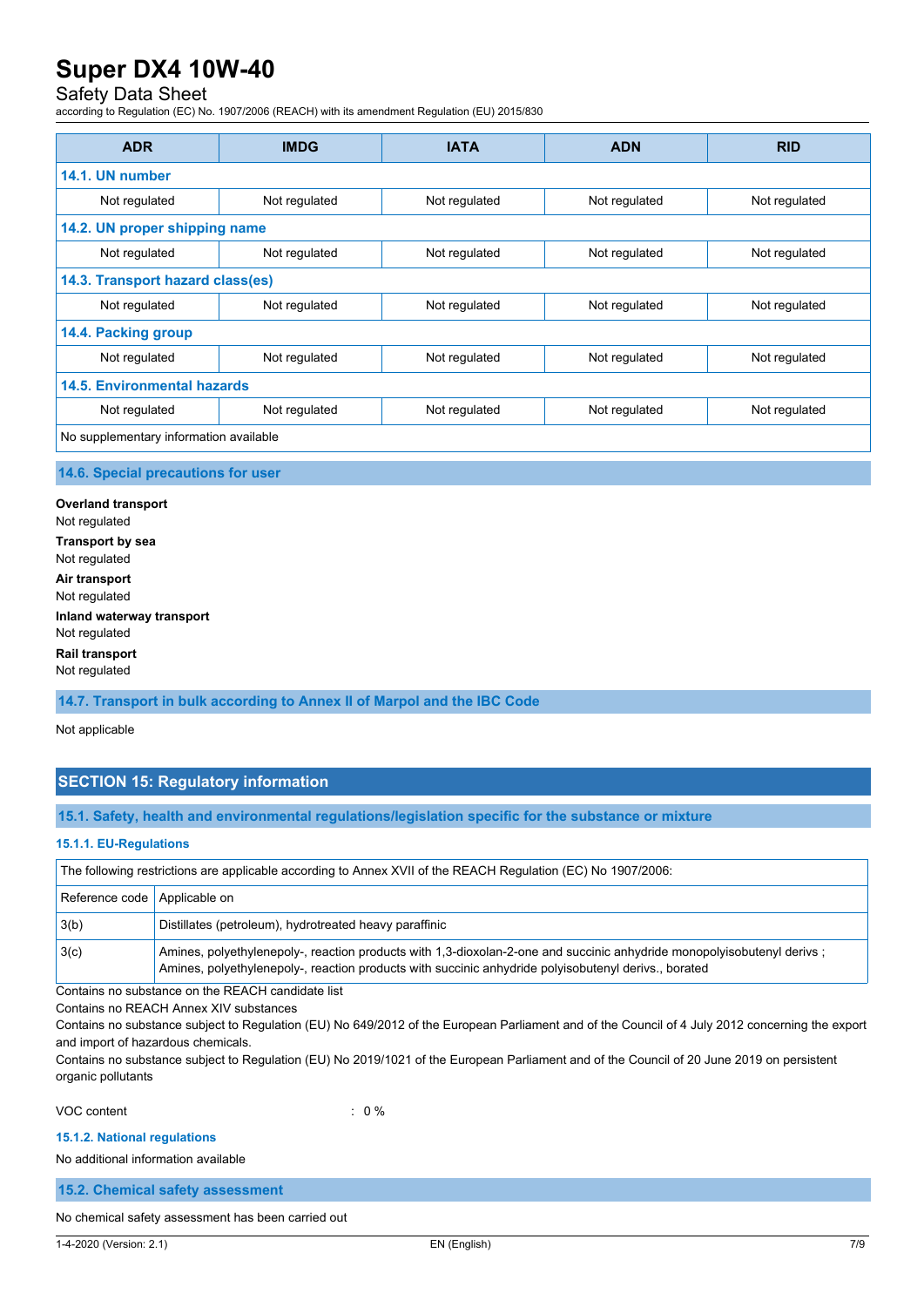## Safety Data Sheet

according to Regulation (EC) No. 1907/2006 (REACH) with its amendment Regulation (EU) 2015/830

### **SECTION 16: Other information**

| Indication of changes: |                            |               |                 |  |
|------------------------|----------------------------|---------------|-----------------|--|
| <b>Section</b>         | <b>Changed item</b>        | <b>Change</b> | <b>Comments</b> |  |
| 9.1                    | Solubility                 | Removed       |                 |  |
| 9.1                    | Density                    | Modified      |                 |  |
| 9.1                    | Viscosity, kinematic       | Modified      |                 |  |
| 9.1                    | Flash point                | Modified      |                 |  |
| 9.1                    | Freezing point             | Modified      |                 |  |
| 9.1                    | Solubility in water        | Added         |                 |  |
| 16                     | Abbreviations and acronyms | Modified      |                 |  |

| <b>Abbreviations and acronyms:</b> |                                                                                                   |
|------------------------------------|---------------------------------------------------------------------------------------------------|
| <b>ADN</b>                         | European Agreement concerning the International Carriage of Dangerous Goods by Inland Waterways   |
| <b>ADR</b>                         | European Agreement concerning the International Carriage of Dangerous Goods by Road               |
| ATE                                | <b>Acute Toxicity Estimate</b>                                                                    |
| <b>BCF</b>                         | <b>Bioconcentration factor</b>                                                                    |
| <b>CLP</b>                         | Classification Labelling Packaging Regulation; Regulation (EC) No 1272/2008                       |
| <b>DMEL</b>                        | Derived Minimal Effect level                                                                      |
| <b>DNEL</b>                        | Derived-No Effect Level                                                                           |
| <b>EC50</b>                        | Median effective concentration                                                                    |
| <b>IARC</b>                        | International Agency for Research on Cancer                                                       |
| <b>IATA</b>                        | International Air Transport Association                                                           |
| <b>IMDG</b>                        | International Maritime Dangerous Goods                                                            |
| <b>LC50</b>                        | Median lethal concentration                                                                       |
| LD50                               | Median lethal dose                                                                                |
| <b>LOAEL</b>                       | Lowest Observed Adverse Effect Level                                                              |
| <b>NOAEC</b>                       | No-Observed Adverse Effect Concentration                                                          |
| <b>NOAEL</b>                       | No-Observed Adverse Effect Level                                                                  |
| <b>NOEC</b>                        | No-Observed Effect Concentration                                                                  |
| <b>OECD</b>                        | Organisation for Economic Co-operation and Development                                            |
| <b>PBT</b>                         | Persistent Bioaccumulative Toxic                                                                  |
| <b>PNEC</b>                        | Predicted No-Effect Concentration                                                                 |
| <b>REACH</b>                       | Registration, Evaluation, Authorisation and Restriction of Chemicals Regulation (EC) No 1907/2006 |
| <b>RID</b>                         | Regulations concerning the International Carriage of Dangerous Goods by Rail                      |
| vPvB                               | Very Persistent and Very Bioaccumulative                                                          |
| <b>BLV</b>                         | Biological limit value                                                                            |
| CAS-No.                            | Chemical Abstract Service number                                                                  |
| EC-No.                             | European Community number                                                                         |
| EN                                 | European Standard                                                                                 |
| OEL                                | Occupational Exposure Limit                                                                       |
|                                    |                                                                                                   |